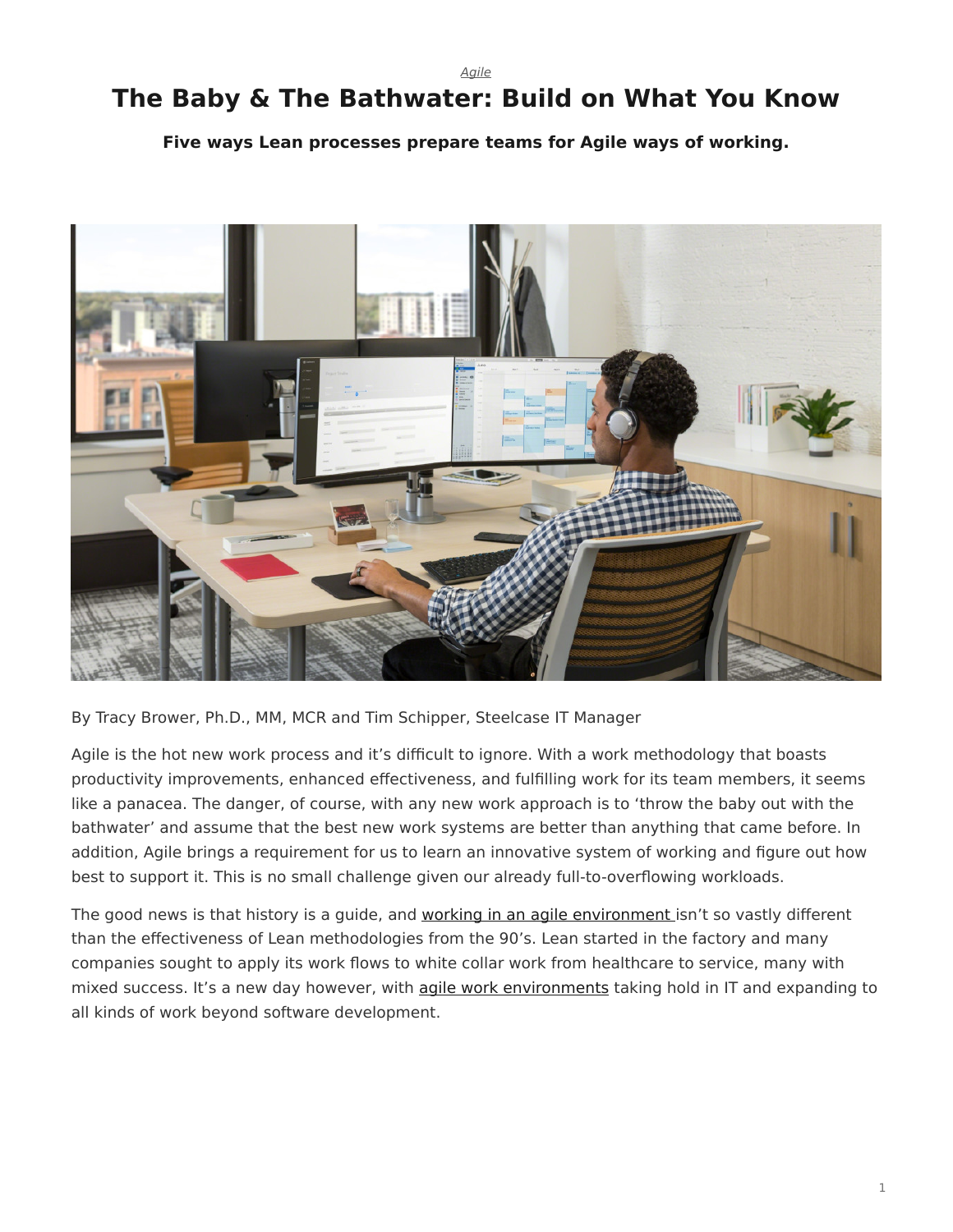Far from methodologies that apply only in manufacturing or in IT, these work approaches can enlighten us in some of the most effective ways of working — for all kinds of work. Here are some of the lessons learned:

# **FOCUS ON THE CUSTOMER**

**Definition:** In Lean, focus is on the customer and value is defined by the customer. Takt time is the rate at which new work needs to be produced and faster isn't better. The ideal is to produce work at the pace the customer demands it. Similarly, Agile starts with story cards which are written from the customer's point of view and based on the customer's criteria for success. A key expectation of the Product Owner (the customer representative in Agile) is to embed with the team and stay deeply connected to the work of the team. In addition, the Product Owner's role is is to be a liaison with the Business Owner and other stakeholders. Show and tell sessions at the conclusion of each sprint provide the opportunity for the team to report to the customer on their progress and the value they've created in that portion of the work.

**Lesson:** This enduring theme of customer first, customer embeddedness, and customer centrality is surely a lesson for our work. I used to work with a leader who said regularly, "if you're not serving the end-customer, you better be serving someone who is."

# **SUPPORT AGILE TEAMS**

Explore how the workplace can support Agile ways of working.

# **ONE THING AT A TIME**

**Definition:** A hallmark of Agile is to work on one project at a time with team members who are present and focused together on the tasks that must be completed in order to accomplish the sprint. With Lean, a method called one-piece flow ensured that there was no batching (doing things in groups) and that each piece flowed through the system one-at-a-time so that value was added for each piece on its path to the customer. Both Agile and Lean work to reduce the work in process, to enable the flow of the work.

**Lesson:** In our multi-tasking world where it's hard to process issues or get to decisions because everyone is focused on so many different projects, doing one thing at a time is not only a welcome relief, but increasingly it is the only way work will get done effectively.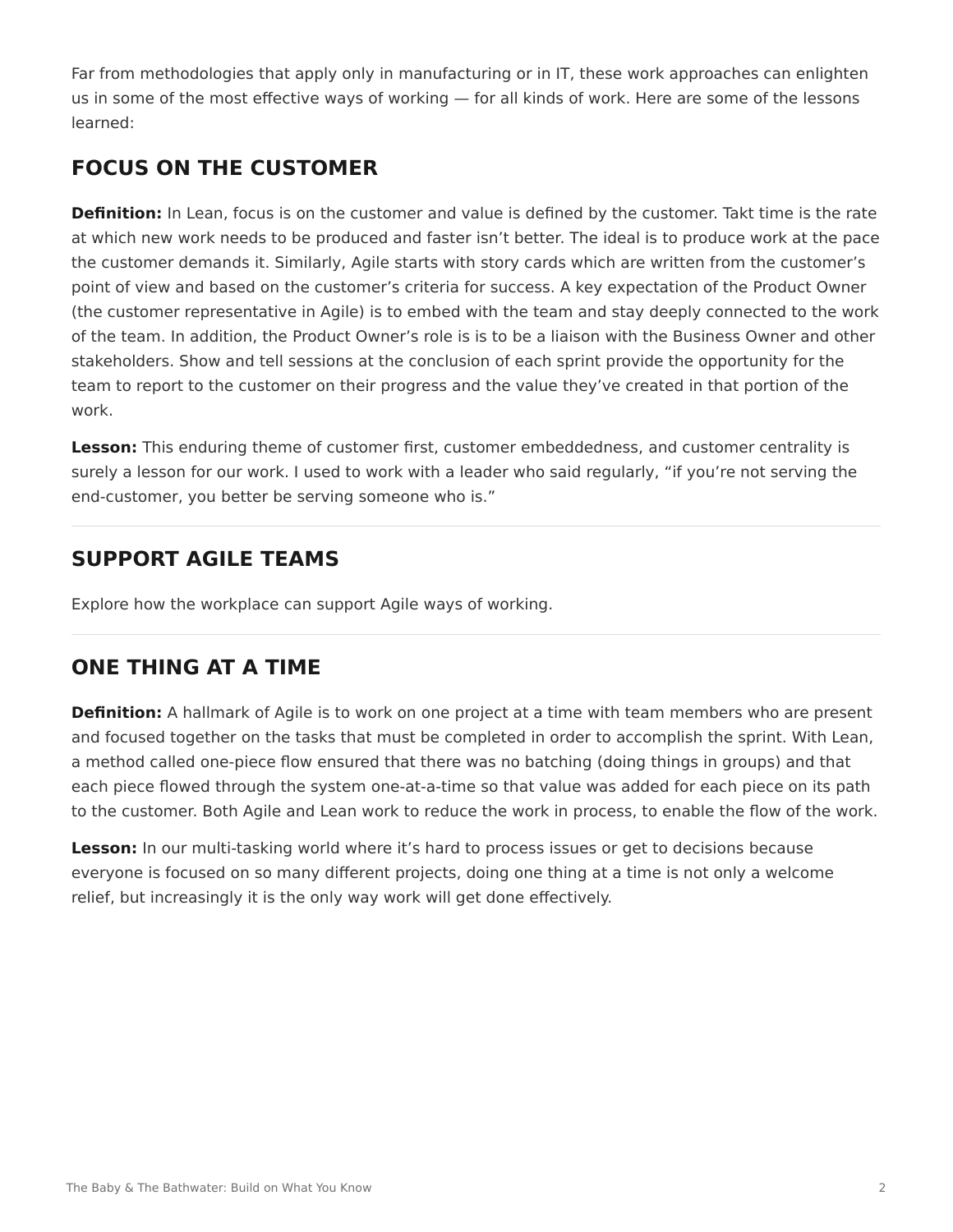### **VISUAL DISPLAY**

**Definition:** In the days of Lean, workplaces became seas of Kanban boards, visual displays and dashboards, with the intention of managing work visually and providing a place where teams could see at-a-glance the status of their work. Agile is similar with daily standups held around work authorization and Kanban boards. Teams within Steelcase's IT group hold quick meetings around their analog boards and following the meeting, the Scrum Master or project manager has 10 minutes within which to also update the digital version of the board, so that it is accessible both physically and virtually for all team members.

**Lesson:** Make work visual and visible so that everyone can be aware of the work, its status, and the shared processes that must be accomplished.

#### **CONTINUOUS IMPROVEMENT**

**Definition:** In Lean, we were taught to look for non-value added work and root it out (we identified the work that didn't add value for the customer, as the "seven wastes"). In every process, we started with the assumption that there was 50 percent waste in things like movement, inventory, over-processing, and the like. In a similar vein, the Agile retrospective focuses on feedback, learning, and improvement at the conclusion of every sprint.

**Lesson:** We are all moving fast and this speed frequently gets in the way of our taking the time to reflect, regroup, and systematically identify areas for improvement. Without this learning however, we undermine progress and growth. It is counter intuitive, but Agile teaches us that to pause and reflect actually helps us speed up because of the improvement that occurs.

#### **EMPOWERED AND EMPOWERING LEADERS AND TEAMS**

Finally, both Lean and Agile feature the best of leadership and team theory. Across multiple disciplines, industries, and situations, leadership is most effective when it is shared and emergent. Those with knowledge on key topics are empowered to influence and decision making is distributed. Cross trained team members and a focus on avoiding specialization and breaking down 'towers of knowledge' allow for development of skills and more fluidity in moving from one job to the next – and more flexibility in getting the work done. Teams are empowered to direct their own work and provide each other with feedback. The leader is guide and coach to a team that is both enabled with skills and empowered to implement them in creating value for the customer.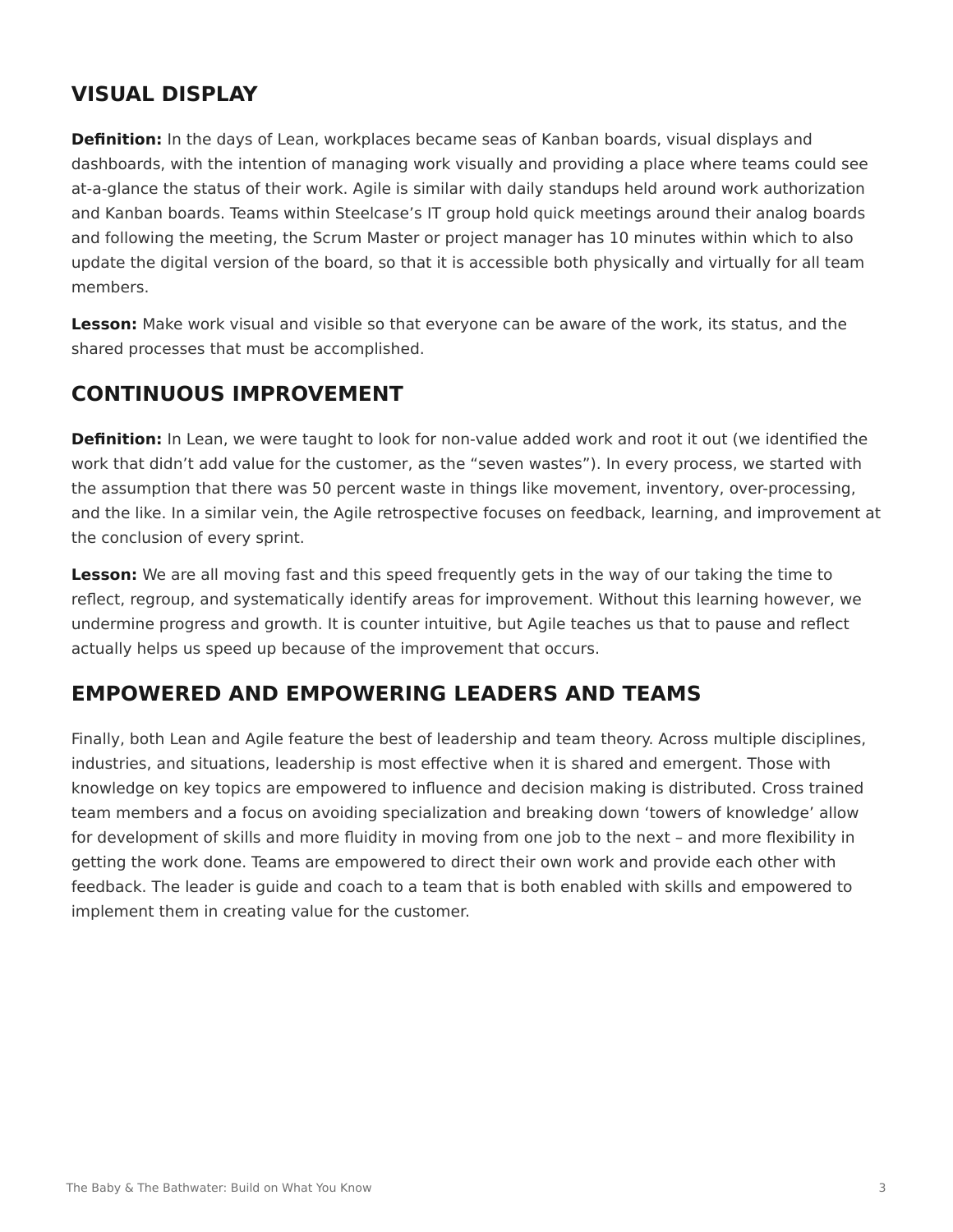In the early days of Lean, there was a story that circulated about Toyota and its world renown production systems. They were said to regularly allow their competitors to tour their plants, see their processes, and take pictures and plenty of notes. When one of their competitors asked why they allowed this kind of openness, they said confidently there was no risk in competitors seeing their processes today because they would all be different by tomorrow. This was the nature of empowered teams who were constantly improving based on a focus on the customer and a rigorous approach to constant improvement. This was the power of their process, which shares the same fundamentals of Agile.

While Agile may be the newest thing that we're scrambling to learn, implement, and employ, it is significantly informed by all that came before. Rather than a nod to the future that calls the past into question, it is a build on all the learning we've done over the years – the baby and the bathwater.

#### **SUPPORT AGILE TEAMS**

Explore how the workplace can support Agile ways of working.



**Dr. Tracy Brower** is a sociologist focused on work, workers, and workplace. She is a Principal with the Applied Research + Consulting group at Steelcase and the author of Bring Work to Life by Bringing Life to Work: A Guide for Leaders and Organizations (2014). Tracy contributes as a board member with the IFMA Research & Benchmarking Institute as well as an executive advisor for Coda Societies and for Michigan State University's Graduate Mathematics Program.

**Timothy Schipper**, IT manager at Steelcase, is a graduate of Calvin College and the University of Michigan (Bachelors of Mechanical Engineering and Masters of Science). His career has spanned 30 years and includes time as a tool designer, engineering educator, CAD specialist, senior product engineer, IT manager, lean expert, author, coach and consultant. He has led Lean transformations in the areas of office processes, IT development, global product development, new business initiatives, government agencies, and non-profits.

#### **[+About Steelcase](https://www.steelcase.com/discover/steelcase/our-company/)**